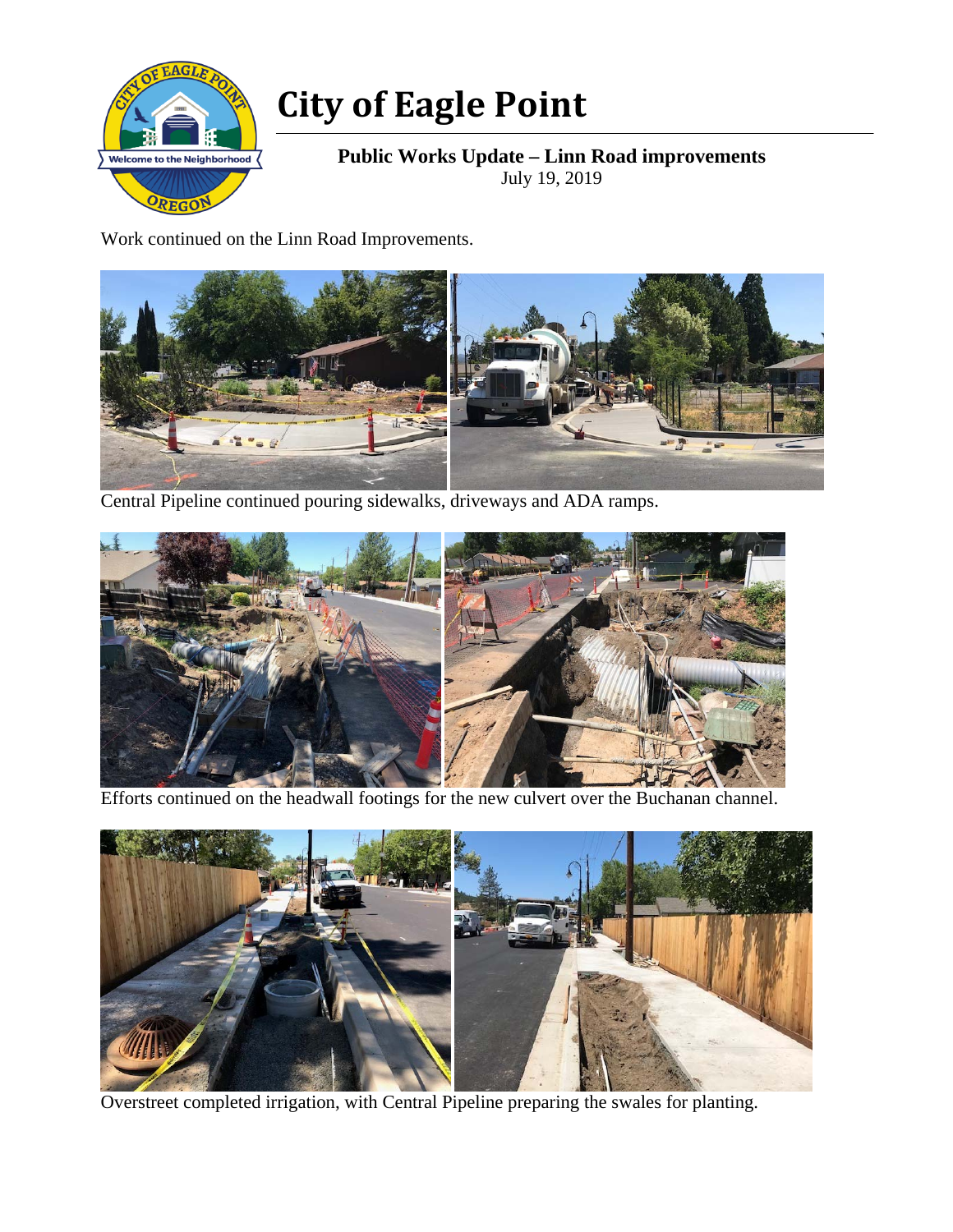Linn Road Update July 19, 2019 Page 2

Charter Communications and Century Link modified the utility boxes for pouring of sidewalks. Hunter Communications has one line to remove, followed by removal of the remaining power poles by Pacific Power.



Quality Fence installed additional fences/supports for the project.



Irrigation controller box installed.

Looking Ahead – Week of July 21, 2019

- Quality Fence is scheduled to continue fence installation.
- Overstreet is scheduled to begin planting.
- Remaining sidewalks and concrete driveways are scheduled to be completed.
- Drainage tie ins to existing inlets on De Anjou, Bosc and Comice will begin.
- Headwalls will be poured for the Linn Road culvert.
- Removal of the pipe bypass.